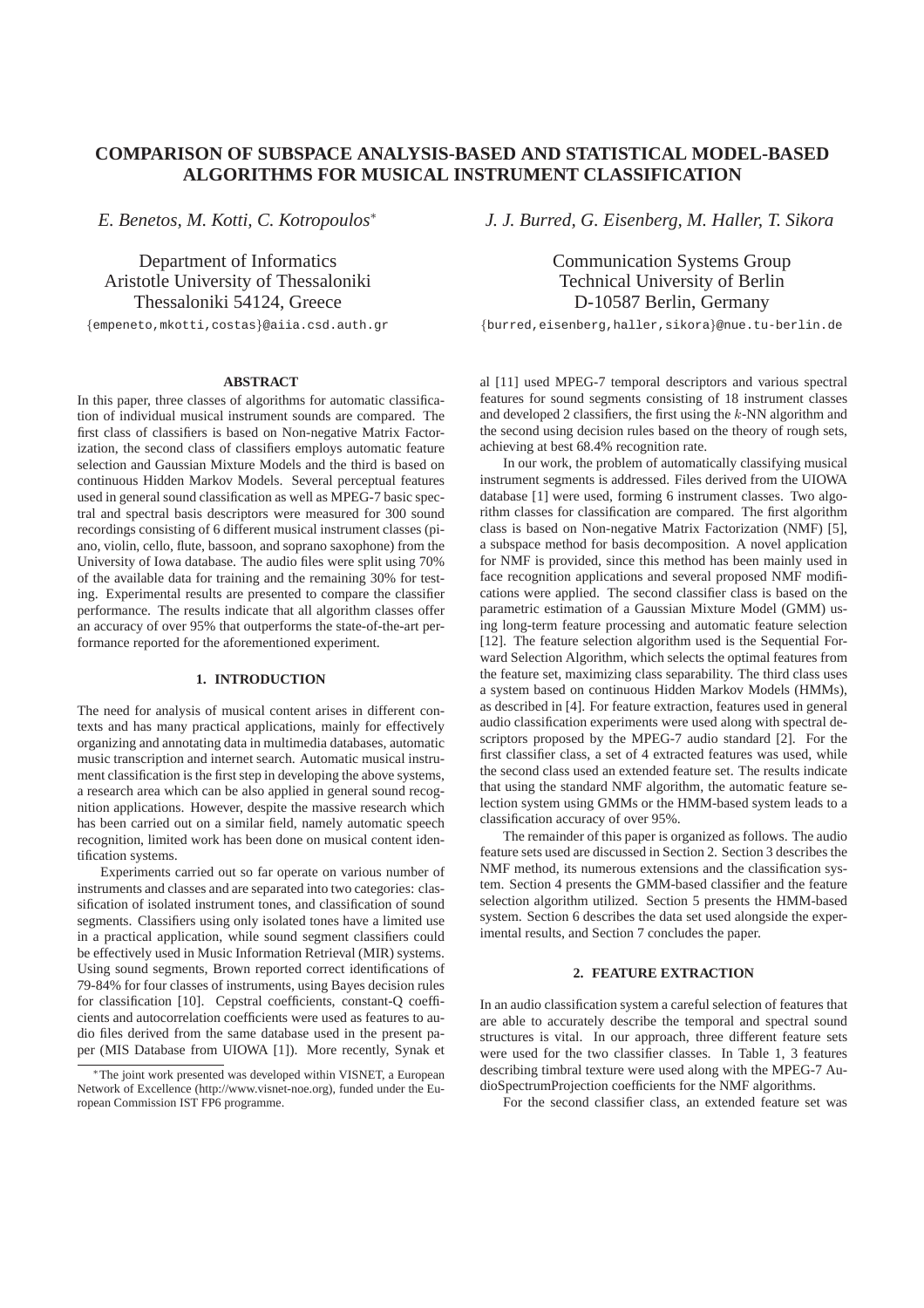**Table 1**. Feature set used for NMF classifiers.

| <b>Zero-Crossing Rate</b>                   |
|---------------------------------------------|
| Delta Spectrum                              |
| <b>Spectral Rolloff Frequency</b>           |
| MPEG-7 AudioSpectrumProjection Coefficients |

used for automatic feature selection. The extracted features, which are presented in Table 2, describe signal energy (features 1-4), timbral texture (features 5-9), spectral and harmonic characteristics as defined by the MPEG-7 audio standard (features 10-13), and temporal features (features 14-16). Finally, the third algorithm class was based only on Mel-Frequency Cepstral Coefficients (MFCCs).

**Table 2**. Feature set used for GMM-based classifiers.

| 1              | <b>RMS</b> Energy                           |
|----------------|---------------------------------------------|
| 2              | Low Energy Rate                             |
| $\overline{3}$ | Loudness                                    |
| $\overline{4}$ | <b>Predictivity Ratio</b>                   |
| 5              | Zero-Crossing Rate                          |
| 6              | Spectral Roll-off Frequency                 |
| 7              | Delta Spectrum                              |
| 8              | Mel-Frequency Cepstral Coefficients         |
| 9              | Spectral Centroid                           |
| 10             | MPEG-7 AudioSpectrumCentroid                |
| 11             | MPEG-7 AudioSpectrumSpread                  |
| 12             | MPEG-7 AudioSpectrumFlatness                |
| 13             | <b>MPEG-7 Harmonic Ratio</b>                |
| 14             | The maximum of the time-domain audio signal |
| 15             | Skewness of the time-domain audio signal    |
| 16             | Kurtosis of the time-domain audio signal    |

# **3. A SYSTEM BASED ON NON-NEGATIVE MATRIX FACTORIZATION ALGORITHMS**

Non-negative Matrix Factorization (NMF) [5] is a novel subspace method in order to obtain a parts-based representation of objects, by imposing non-negative constraints. The problem imposed by NMF is as follows: Given a non-negative  $n \times m$  matrix V (data matrix), find non-negative matrix factors  $W$  and  $H$  in order to approximate the original matrix:

$$
V \approx WH \tag{1}
$$

where the  $n \times r$  matrix W contains the basis vectors and the  $r \times m$ matrix  $H$  contains the weights needed to properly approximate the corresponding column of matrix  $V$ , as a linear combination with the columns of W. Usually, r is chosen so that  $(n + m)r < nm$ , thus resulting in a compressed version of the original data matrix. To find an approximate factorization posed in (1), a suitable objective function has to be defined and the generalized Kullback-Leibler divergence between  $V$  and  $WH$  is most frequently used. Presented below are the various algorithms proposed for NMF, differing mainly in the constraints imposed in their according objective function.

The standard NMF enforces the non-negativity constraints on matrices  $W$  and  $H$ , thus a data vector can be formed by an additive combination of basis vectors. The proposed cost function is the generalized KL divergence:

$$
D(V||WH) = \sum_{i=1}^{n} \sum_{j=1}^{m} [v_{ij} \log \frac{v_{ij}}{y_{ij}} - v_{ij} + y_{ij}] \tag{2}
$$

where  $WH = Y = [y_{ij}]$ .  $D(V||WH)$  reduces to KL divergence when  $\sum_{i=1}^{n} \sum_{j=1}^{m} v_{ij} = \sum_{i=1}^{n} \sum_{j=1}^{m} y_{ij} = 1$ . An NMF factorization is defined as:

$$
\min_{W,H} \ D(V||WH) \quad \text{subject to} \ \ W, H \ge 0, \sum_{i=1}^{n} w_{ij} = 1 \ \forall j \quad (3)
$$

where  $W, H \geq 0$  means that all elements of matrices W and H are non-negative. The above optimization problem can be solved by using the iterative multiplicative rules found in [5].

Aiming to impose constraints concerning spatial locality and consequently revealing local features in the data matrix  $V$ , the local NMF (LNMF) incorporates 3 additional constraints into the standard NMF problem:

- 1. Minimize number of basis components representing  $V$ .
- 2. Different bases should be as orthogonal as possible.
- 3. Retain components giving most important information.

The above constraints are incorporated into the cost function and its local minimization can be found by using 3 update rules found in [6].

Inspired by NMF and sparse coding, the aim of sparse NMF (SNMF) is to impose constraints that can reveal local sparse features on data matrix  $V$ . A SNMF factorization is defined the same as in (3), including also that  $\forall i ||w_i||_l = 1$ . In SNMF sparseness is measured by a linear activation penalty, the minimum l-norm of the column of  $H$ . A local solution to the above minimization can be found by the update rules in [7].

By improving on the NMF and the LNMF approaches, the discriminant NMF (DNMF) keeps the original constraints from the NMF algorithm, enhances the locality of basis vectors imposed in the LNMF algorithm and attempts to improve classification accuracy by incorporating into the above constraints information about class discrimination. Two more constraints are introduced:

- 1. Minimize the within-class scatter matrix  $S_w$ .
- 2. Maximize the between-class scatter matrix  $S_b$ .

Information on the update rules that find a local solution to the minimization of the cost function can be found in [8].

Musical instrument classification in the NMF subspace is performed as follows: using data from the training set, the data matrix V is created (each column  $\mathbf{v}_i$  contains a feature vector computed from an audio file). Training is performed by applying an NMF algorithm into  $V$ , yielding the basis matrix  $W$  and the encoding matrix H.

In the test phase, for each test audio file (represented by a feature vector  $\mathbf{v}_{test}$ ) a new test encoding vector is formed as:

$$
\mathbf{h}_{test} = W^{\dagger} \mathbf{v}_{test} \tag{4}
$$

where  $W^{\dagger}$  is defined as the Moore-Penrose generalized inverse matrix of W. Having formed during training 6 classes of encoding vectors  $\mathbf{h}_l$  (where  $l = 1, ..., 6$ ), a nearest neighbor classifier is employed to classify the new test sample by using the Cosine Similarity Measure (CSM). The class label l' of the test file is defined as:

$$
l' = \arg\max_{l=1,\dots,6} \left\{ \frac{\mathbf{h}_{test}^T \mathbf{h}_l}{\|\mathbf{h}_{test}\| \|\mathbf{h}_l\|} \right\}
$$
(5)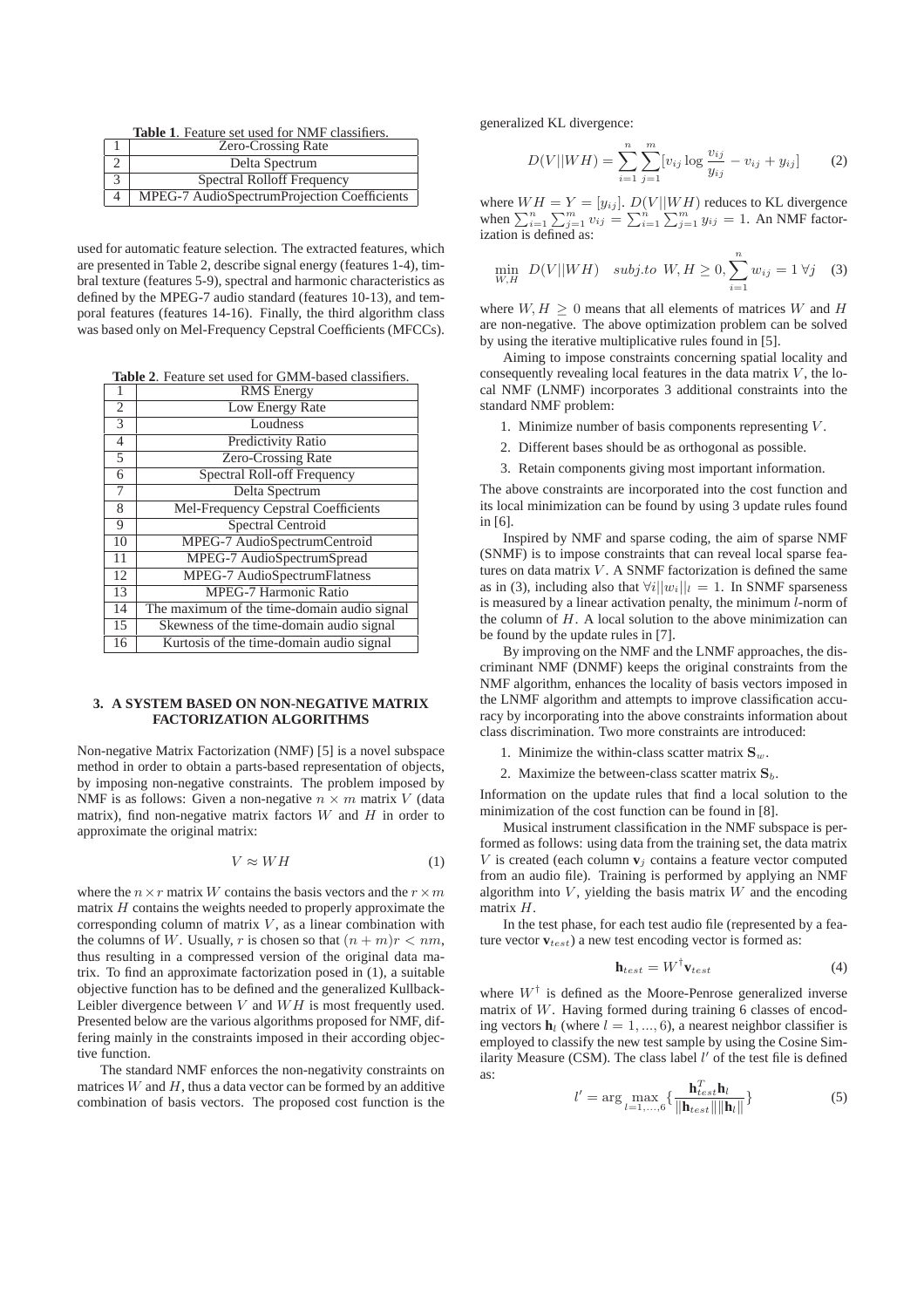thus trying to maximize the cosine of the angle between  $\mathbf{h}_{test}$  and  $h_l$ .

# **4. A SYSTEM BASED ON AUTOMATIC FEATURE SELECTION AND GAUSSIAN MIXTURE MODELS**

The second system to be evaluated is based on the parametric estimation of a statistical model, in this case a Gaussian Mixture Model, for each of the training classes. It is a simplified, nonhierarchical version of the system that was presented and thoroughly evaluated in [12]. Its main characteristics are long-term feature processing and automatic feature selection. Long-term feature processing denotes that the individual feature vectors are not computed on a frame-by-frame basis, but are rather generated from the statistical analysis of short-time features across the whole audio file. Specifically, the mean and standard deviation from the variation in time of each feature, as well as from their derivatives, are computed for each file and collected into a single feature vector representing that particular file.

As described in Section 2, 16 features were used for extraction and afterwards selection, consisting of three groups. Applying the three statistical *subfeatures* mentioned, results in a total number of 64 dimensions. In order to avoid the *curse of dimensionality* phenomenon, which implies that too much dimensions can reduce the classification performance, a dimensionality reduction step is needed.

This is performed in the present system by means of an automatic feature selection algorithm, specifically, a Sequential Forward Selection Algorithm, which selects the combination of features that maximizes an objective criterion of class separability. This criterion is defined by

$$
J = \frac{|\mathbf{S}_b|}{|\mathbf{S}_w|}.\tag{6}
$$

The selection algorithm then consists of following steps:

- 1. Start with the empty feature set  $V_0 = \{\emptyset\}.$
- 2. Out of the features that have not yet been chosen, select the one feature  $f^+$  that maximizes the objective function in combination with the previously selected features:  $f^+ = \argmax \{ J(\hat{\mathcal{V}}_s \cup v_i) \}.$ 
	- $v_i \in \mathcal{X}-\mathcal{V}_s$
- 3. Update:  $\mathcal{V}_{s+1} = \mathcal{V}_s \cup v^+, s \rightarrow s+1.$ 4. Go to 2.

The algorithm ends when the desired number of features has been reached.

Once the best features have been selected, a 3-density GMM is trained for each class using the Expectation-Maximization (EM) algorithm. This results in a set of conditional densities

$$
p(\mathbf{v}|\omega_k) = \sum_{m=1}^{M} w_{km} \ p_{km}(\mathbf{v})
$$
 (7)

where  $w_{km}$  are the weights of the mixture, M is the total number of densities in the mixture and  $p_{km}$  is a Gaussian density. According to the maximum likelihood criterion, the conditional density of an unknown feature vector is computed for all the classes, and the highest one is chosen and declared as the class it belongs to.

The fact that automatic feature selection is used implies that the system has the ability to easily adapt itself to several kinds of audio classification tasks. Although the system was initially tested as a speech/music/noise discriminator and as a music genre classifier [12], it is shown here that it can also be successfully used as a musical instrument classifier.

### **5. A SYSTEM BASED ON CONTINUOUS HIDDEN MARKOV MODELS**

The third system is based on Mel-Frequency Cepstral Coefficient (MFCC) [13] features and continuous Hidden Markov Models (HMMs). A detailed description of that system and of the usage of cepstral features for sound and speaker recognition can be found in [4].

The feature extraction process consists of short-time Fourier transform (STFT) with the usage of Hamming window, band summation and Discrete Cosine Transform (DCT). The cepstral coefficients are extracted in the frequency range from 64 Hz to 16 kHz with 23 overlapped mel-warped triangular filters. The logarithmic frame energy and the five first MFCCs build the feature vector, resulting in a feature set which can be obtained very fast and efficiently.

The classification process is performed by a classifier based on HMMs with three emitting states in a left-right topology. The Baum-Welch algorithm [14] is used for training. For classifying sounds their features are presented to each of the HMMs. For computing the most likely state sequence for each model the Viterbi algorithm is used. The model with the maximum likelihood score determines the label for the analyzed sound.

# **6. EXPERIMENTS**

For the experiments we used audio files taken from the MIS database developed by the university of Iowa [1]. Overall 300 audio files were used, consisting of 6 different instrument classes: piano, violin, cello, flute, bassoon and soprano saxophone. In detail, 58 files contain piano recordings, 101 violin recordings, 52 for cello, 31 for saxophone, 29 for flute and 29 for bassoon. The 300 sounds are partitioned into a training set of 210 sounds and a test set of 90 sounds, preserving a 70%/30% analogy between the two sets, which is typical for classification experiments. All data are at 44.1kHz sampling rate and with a duration of about 20sec long.

The classification experiments were made using 7-fold cross validation, for the four NMF algorithms described in Section 3, for the GMM-based system described in Section 4 and for the continuous HMM-based system in Section 5. For the GMM system, three experiments were performed, using 3, 20 and 40 features. The mean classification rate for all eight experiments along with the standard deviation is presented in Figure 1. Using the automatic feature selection algorithm, the three best features selected for the three GMM classification experiments are presented in Table 3.

**Table 3**. Best 3 features selected for GMM-based classification.

| <b>Experiment</b> | <b>Features</b>                         |
|-------------------|-----------------------------------------|
| 3 Features        | St. Dev. of the 1st MFCC coefficient    |
| 20 Features       | St. Dev. of the Derivative of the 1st   |
|                   | MFCC coefficient;                       |
| 40 Features       | St. Dev. of the Derivative of the Spec- |
|                   | tral Centroid                           |

The highest accuracy is achieved by the GMM classifier using 20 features, with 99.52% mean classification rate. Overall,